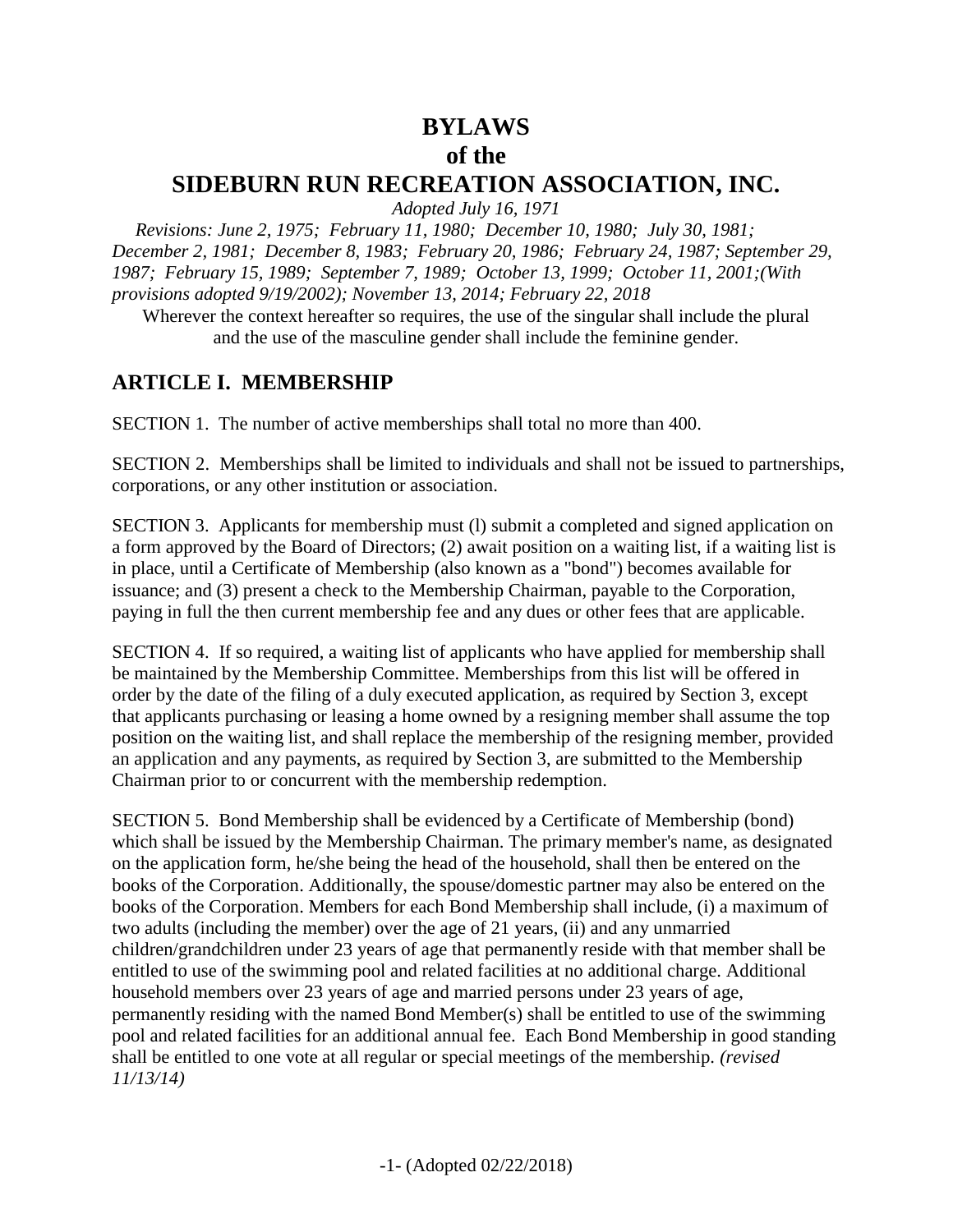SECTION 6. In the event of a Member's death, all membership rights shall be automatically conferred on the surviving spouse/domestic partner, of a member of the household or other beneficiary named by the Member, upon notification to the Board, in writing, of the death of the Member. Any refund of the membership fee following the death of a member, when the legal ownership of such refund is in doubt, shall await the legal settlement of the estate. Pending this legal settlement, surviving members of the household may continue to use and enjoy the membership privileges provided all payments, as required by Section 9 of this Article, are made. *(revised 11/13/14)*

SECTION 7. The Certificate of Membership (bond) is not transferable. Redemptions shall be made in accordance with ARTICLE I, Section 11.

SECTION 8. Two-thirds of the Board of Directors may deny swimming privileges to one or more residents of a member's household for willful destruction or damage, or attempt thereof, to pool property. Also, for good cause, two-thirds of the Board of Directors may deny swimming privileges to residents of a member's household or cancel a membership in its entirety. However, prior to cancellation or loss of swimming privileges in excess or fourteen (14) days, the holder of the membership shall be notified in writing by an officer of the Corporation of the grounds for such action, and the member afforded the opportunity of a hearing before the Board. Two-thirds of the Board of Directors may sustain the action based on such hearing. It is further provided that any membership which is canceled or residents of such a household denied swimming privileges indefinitely, based on a hearing before the Board, may be reinstated upon appeal and approval of reinstatement by a majority of the members present at the next regular meeting of the membership. An appeal for a hearing before the membership must be requested in writing ten (10) days following the hearing before the Board. Until sustained or rejected by the membership of the Corporation the action of the Board shall stand. An appeal for a hearing before the membership of the Corporation is automatically waived by a member foregoing the opportunity of a hearing before the Board.

SECTION 9. No member will be allowed to use the pool facilities until the annual operation dues, assessments, and other charges are paid for the current season. Annual operation dues, assessments, and other charges duly approved by the Board of Directors shall be due and payable no later than April 30 of each year. Any member failing to pay these dues by April 30 of that year shall be automatically delinquent as of that date. The annual operation dues and a late fee shall become a lien against the membership fee. If said lien is not paid in its entirety by June 1, the membership may be canceled if there is any applicant on a waiting list to replace the membership, no action of the Board being necessary, and the Treasurer shall, subject to the provisions of ARTICLE I, Section 11, with or without surrender of the former member's Certificate of Membership (bond), return the membership fee, less any indebtedness. If there is no applicant on the waiting list to replace the membership, the lien (to include the late fee) will carry into each successive season until such time as the member redeems his certificate of membership, subject to the provisions of ARTICLE I, Section 11, or the membership fee has been extinguished due to successive liens.

SECTION 10. Two-thirds of the Board of Directors may, upon written application by a member prior to May 1, inactivate (that is, "let up") a membership of one who, for good cause, will be unable to utilize the pool facilities for the coming season. At the discretion of the Board, such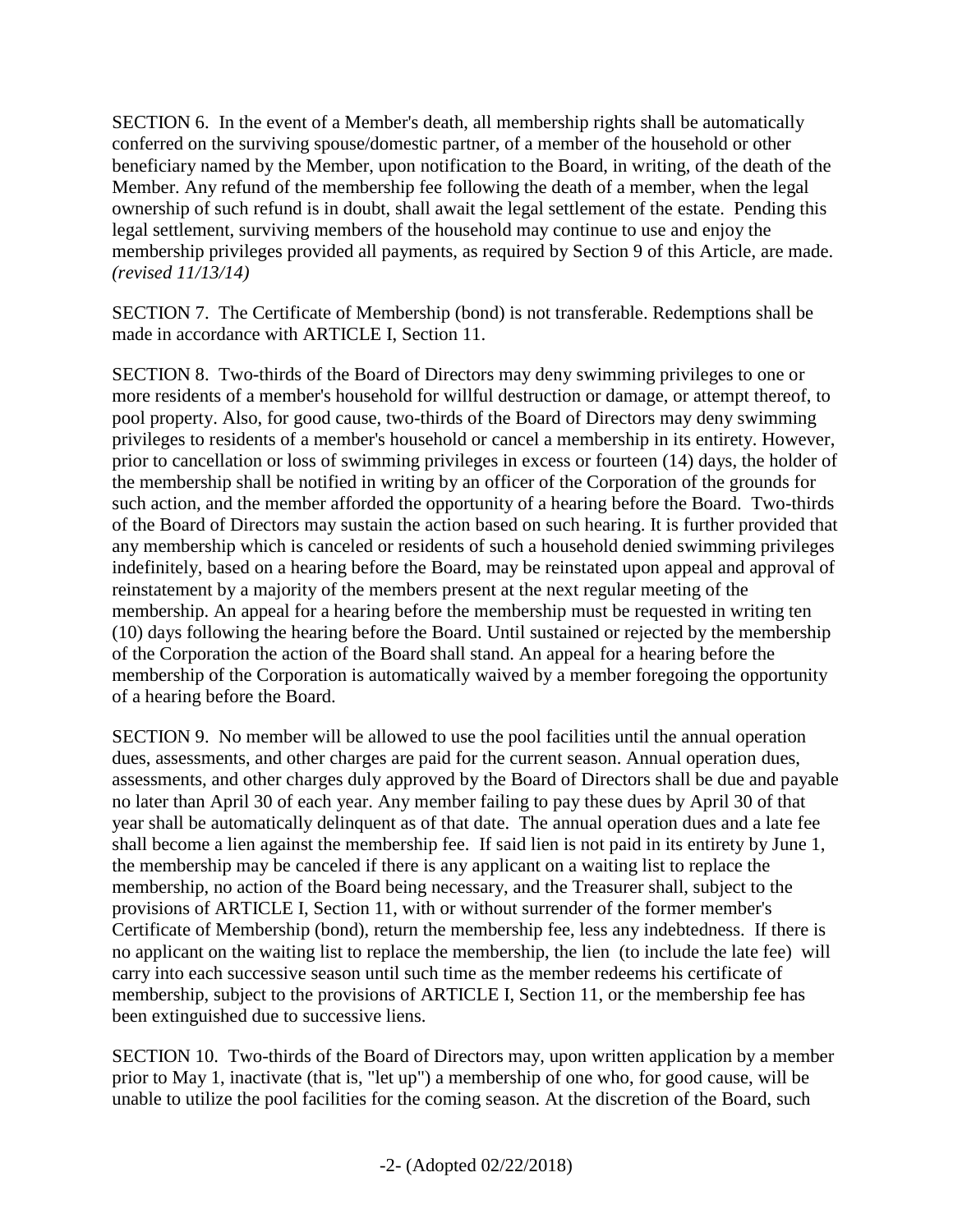member may be assessed all operation dues and assessments, or, in the alternative, a let up fee. Where any membership is inactivated, the Board may, subject to the provisions of Section 14, grant a summer membership to the first name on the waiting list. The fee for such summer privileges shall be set by the Board of Directors, but shall not be less than that of a member's annual dues. Such summer membership holder shall retain top position on the waiting list for membership after the close of the season.

SECTION 11. The membership fee (also referred to as the purchase price of the bond) is the fee subscribed from an applicant for membership at the time the membership is accepted by the Membership Committee, plus any assessments which are assessed as an additional membership fee. The membership fee does not include the amount of the annual operating dues, other assessments (not already made a part of the membership fee), or other charges. A member may redeem his Certificate of Membership (bond) for the amount of his membership fee less any indebtedness, on written demand and on presenting his Certificate of Membership to the Membership Chairman. The right to redeem the Certificate must be approved by the Board of Directors. No Certificate of Membership (bond) shall be redeemed when to do so would cause the Corporation to become insolvent or when it would place the Corporation in a precarious financial position. If this provision is invoked the members desiring redemption will be placed on a waiting list until the Board of Directors determines that the Corporation is able to resume redemption. Redemption will then be made in the order in which names appear on the waiting list.

SECTION 12. When the Certificate of Membership (bond) is redeemed, a bond redemption fee shall be assessed and withheld by the Corporation. An additional fee will be assessed when the Certificate of Membership (bond) is redeemed within two years of issuance. The cost of the redemption fees shall be set annually by the Board of Directors. *(revised 11/13/14)*

SECTION 13. Upon dissolution of the Corporation, all Certificates of Membership (bonds) shall be redeemed after all just claims have been paid. On dissolution, the Certificates will be redeemable at an equitable amount not to exceed the membership fee. Any excess will be distributed as provided for in Articles of Incorporation.

SECTION 14. When the number of Bond members choosing to swim in any summer is less than 500, the Board of Directors may, at its discretion, authorize summer swimming privileges to: (1) those on the waiting list for membership, if such a waiting list is in use; or (2) those others who choose not to become Bond members. Summer swimming privileges will include, (i) a maximum of two adults (including the primary member as listed on the application form) over the age of 21 years, (ii) and any unmarried children/grandchildren under 23 years of age that permanently reside with the primary member to use of the swimming pool and related facilities at no additional charge ("Summer Members"). Additional household members over 23 years of age and married persons under 23 years of age, permanently residing with that Member shall be entitled to use of the swimming pool and related facilities for an additional annual fee. Summer Members shall not have any vote, right of redemption or any other rights accorded Bond Members. The summer swimming privilege is valid for one summer and is subject to all rules and regulations governing the swimming pool. The cost of the privilege shall be set annually by the Board Directors. The summer swimming privilege is not transferable. *(revised 11/13/14)*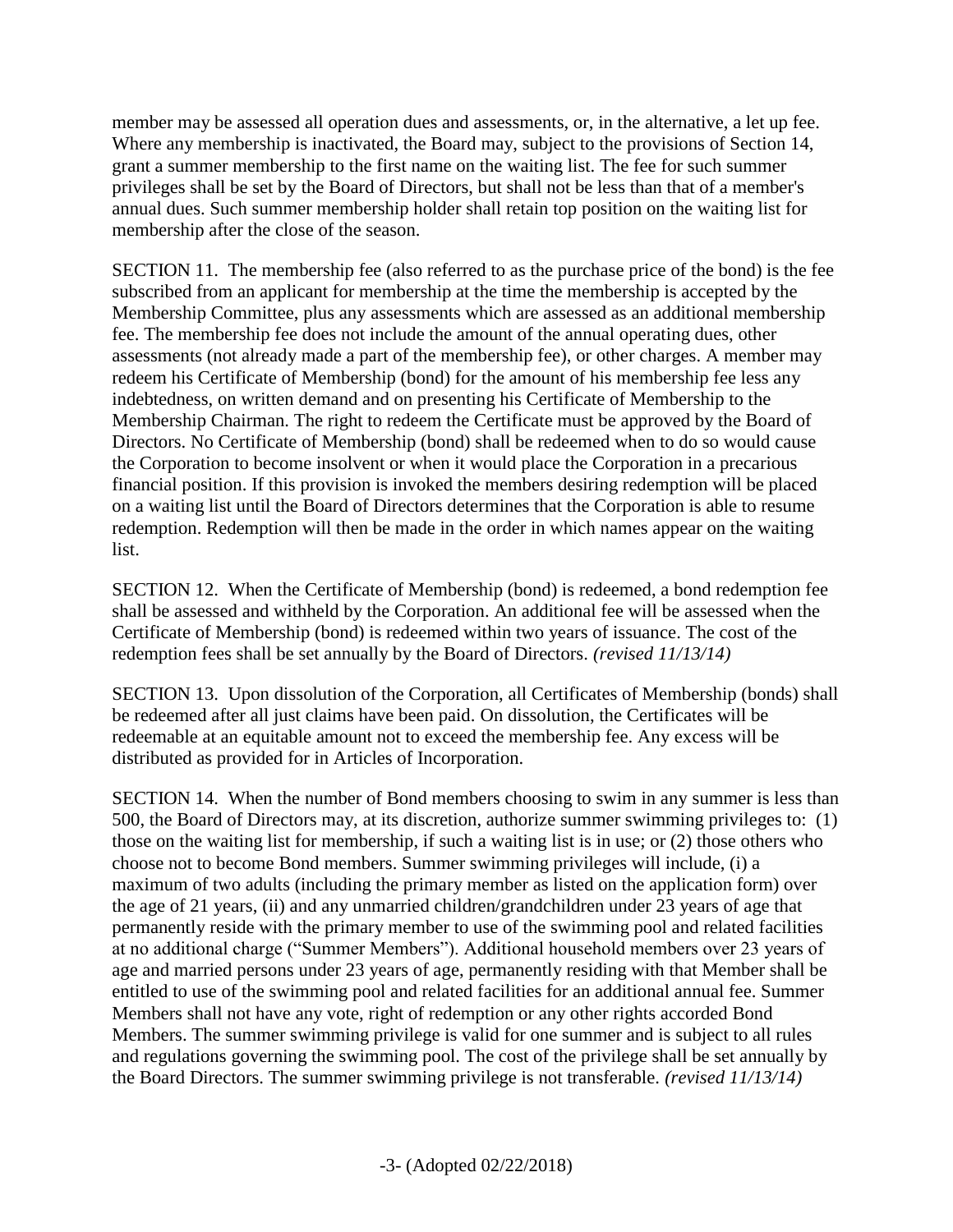SECTION 15. Guests of members shall be permitted to use the swimming pool and facilities upon such conditions and under such regulations as may be prescribed by the Board of Directors in the Operating Rules and Regulations. The fees for guests will be established and published annually by the Board of Directors.

SECTION 16. A member may request in writing that the Board of Directors and Membership Committee authorize temporary swimming privileges to a family leasing the member's residence, provided that no member of the member's household will use the swimming privileges, until the temporary privileges are canceled. Temporary privileges my be canceled at the pleasure of the Board of Directors, when requested in writing by the member whose privilege is temporarily being used, or when the member ceases to be a member in good standing. Temporary privileges will entitle that individual and all members of the household permanently residing with him to use and enjoy the swimming and guest privileges of the member. The temporary privileges shall not give the temporary individual any vote, right of redemption, or my of the other rights accorded members.

#### **ARTICLE II. MEETINGS**

SECTION 1. A regular meeting of the members shall be held in February of each year at such time and place as the Board of Directors may designate. The Board of Directors may call a September meeting of members if a majority of Directors deem such a meeting necessary.

SECTION 2. A special meeting of the members may be called by the President or a quorum of the Board of Directors. Also, upon the written request of not fewer than twenty-five (25) members, a special meeting shall be called by the Secretary within thirty (30) days.

SECTION 3. At least ten (10) days before the date of the regular meeting or special meeting of the members, the Secretary shall cause written notice thereof to be mailed or delivered to each member at the address appearing for him on the records of the Corporation. The notice shall include an agenda and descriptions of the matters to be raised at the meeting.

SECTION 4. At any regular or special meeting, twenty-five (25) members in attendance in person or by written proxy shall constitute a quorum.

SECTION 5. At any regular or special meeting, each member who has not been suspended for cause shall be entitled to one vote. A member may vote in person, by proxy designated in writing, or by written ballot.

# **ARTICLE III. BOARD OF DIRECTORS**

SECTION 1. A Director shall be a Bond Member in good standing of the Association. No Bond Member shall be elected to the Board of Directors for more than two successive terms. No other household member of a Director may serve concurrently nor serve immediately following a Director's two successive terms. *(revised 11/13/14)*

SECTION 2. Nine Directors shall be elected to manage the affairs of the Corporation. The Directors shall serve for a term of two years with the term of four directors expiring in even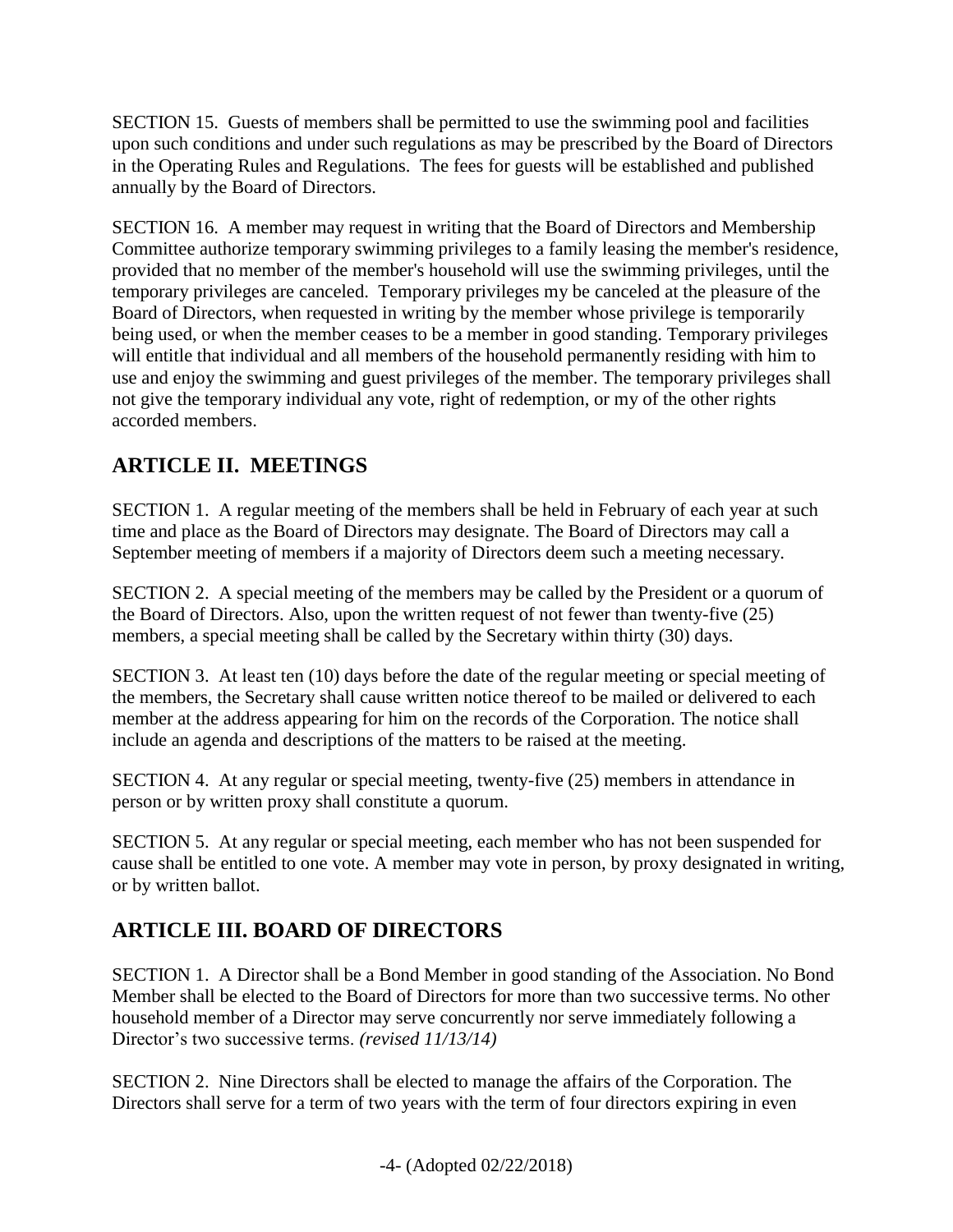years and five directors expiring in odd years. In the fall of the year, the membership shall hold an election by mail, authorized by the Board of Directors, for the Directors whose terms will expire in December. The Board may include a slate but will also include nominees received by mail, by e-mail, or by fax before September 30. *(revised 02/22/18)*

SECTION 3. If a Director fails to attend regular meetings of the Board of Directors for three consecutive months or otherwise fails to perform any of the duties devolving upon him as a Director, his office may be declared vacant by the Board of Directors and the vacancy filled. Any vacancy occurring in the Board of Directors may be filled by the affirmative vote of twothirds of the remaining Directors. Directors appointed by the Board of Directors shall be subject to the approval of the members at the next regular meeting.

SECTION 4. Directors as such shall not receive any stated salaries for their services. Nothing herein shall be construed to preclude any Director from being reimbursed for out-of-pocket expenses incurred on behalf of the Association or from serving the Association in any other capacity and receiving compensation therefore. Directors may receive such discounts or credits afforded to general membership. *(revised 11/13/14)*

# **ARTICLE IV. MEETINGS OF DIRECTORS**

SECTION 1. A regular meeting of the Board of Directors shall be held monthly. Meetings may also he held over the telephone or via e-mail to consider and vote to approve matters pertinent to the Association. The President, or in his absence, the Vice President, may call a special meeting of the Board of Directors at any time and shall do so upon the written request of any five Directors. The time and place of each meeting shall be fixed by the President. Notice of each meeting shall be given as the Board of Directors may from time to time prescribe.

SECTION 2. Five Directors shall constitute a quorum. *(revised 02/22/18)*

## **ARTICLE V. OFFICERS**

SECTION 1. The officers of this Corporation shall be a President, Vice President, a Treasurer, and a Secretary, all of whom shall be elected annually by the Board of Directors from among its members. The officers shall hold office until the first meeting of the newly elected Board, unless sooner removed as provided herein.

SECTION 2. The President shall preside at the regular meetings of the members and at all meetings of the Board of Directors. He shall perform such other duties as customarily pertain to the office of the President, or as he may be directed to perform by resolution of the Board of Directors.

SECTION 3. The Vice President shall have and exercise all the powers of the President during the absence of the latter, or his inability to act. The Vice President shall supervise the filing of all reports required by law, including the annual report of the Corporation to be filed with the State Corporation Commission and the annual returns required to be filed with the Federal and State authorities.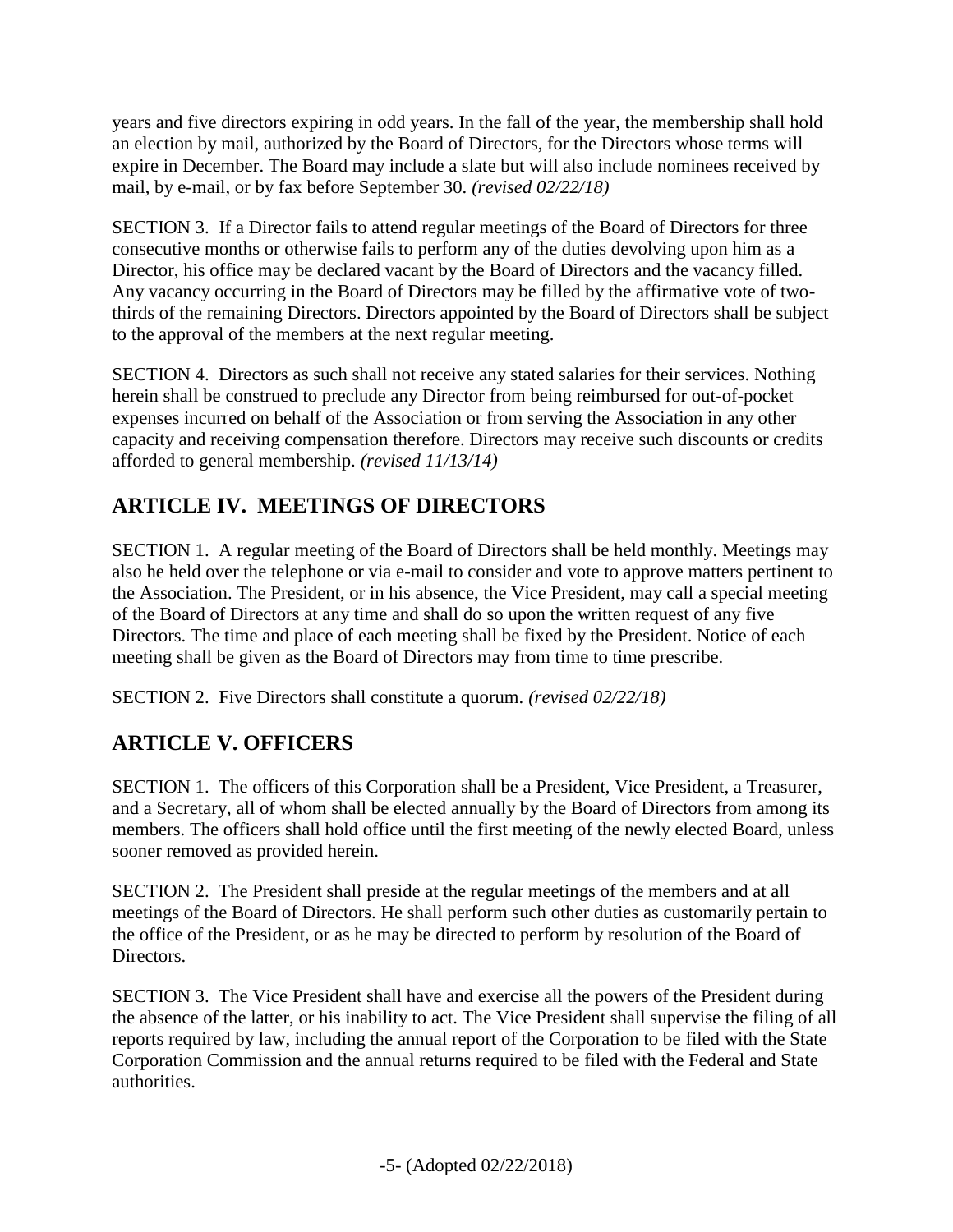SECTION 4. The Treasurer shall have the custody of all funds, securities, valuable papers, and other assets of the Corporation. He shall provide and maintain full and complete records of all assets and liabilities of the Corporation. He will prepare such tax reports and information as local, state, and Federal laws require. He shall keep a record of all dues, guest fees, and other charges or transactions in a manner that such records can establish a precise financial status of the Corporation.

SECTION 5. The Secretary shall prepare and maintain full minutes of all meetings of the members of the Board of Directors. He shall give proper notice of all meetings of the members. He shall conduct the correspondence of the Corporation and have custody over them. He shall have custody of the seal of the Corporation.

## **ARTICLE VI. STANDING AND SPECIAL COMMITTEES**

SECTION 1. Standing committees shall be appointed by the President from among the Directors and members to manage the affairs of the Corporation. The Chairman of each standing committee shall be from among the Directors.

SECTION 2. Standing committees are comprised of up to three (3) members appointed by the President from current Board members and the general membership. Standing Committees include: (1) Budget and Planning Committee, (2) Membership Committee, (3) Nominating Committee, (4) Operations and Maintenance Committee, (5) Social Committe, and (6) Swim and Dive Committee. *(revised 02/22/18)*

SECTION 3. The Operations and Maintenance Committee will prepare and enforce rules for the use and operation of the swimming pool and other facilities. It has the authority to deny use of the facilities to any person, under the rules established for periods of time not to exceed one week at any one time for: (1) improper conduct at or in the vicinity of the recreation facilities; (2) bringing alcoholic beverages upon the property of the Corporation; (3) exposure to or contraction of disease or other conditions which are judged likely by the Operations and Maintenance Committee to endanger the health, safety, comfort, or enjoyment of those using the pool; (4) violations of rules governing the use and operation of the swimming pool. The Operations and Maintenance Committee may delegate its authority to suspend members and guests to the Pool Manager and will report all serious or repeated infractions of the rules to the Board of Directors for appropriate action.

SECTION 4. Actions taken by the standing committees shall be valid until the next meeting of the Board of Directors, to either reject, modify, or adopt them as its own actions.

SECTION 5. The President shall be authorized to appoint such other special committees from the Directors and members as he shall deem necessary or expedient.

SECTION 6. The Chairman of each standing committee may appoint advisory sub-committees from among the members of the Corporation.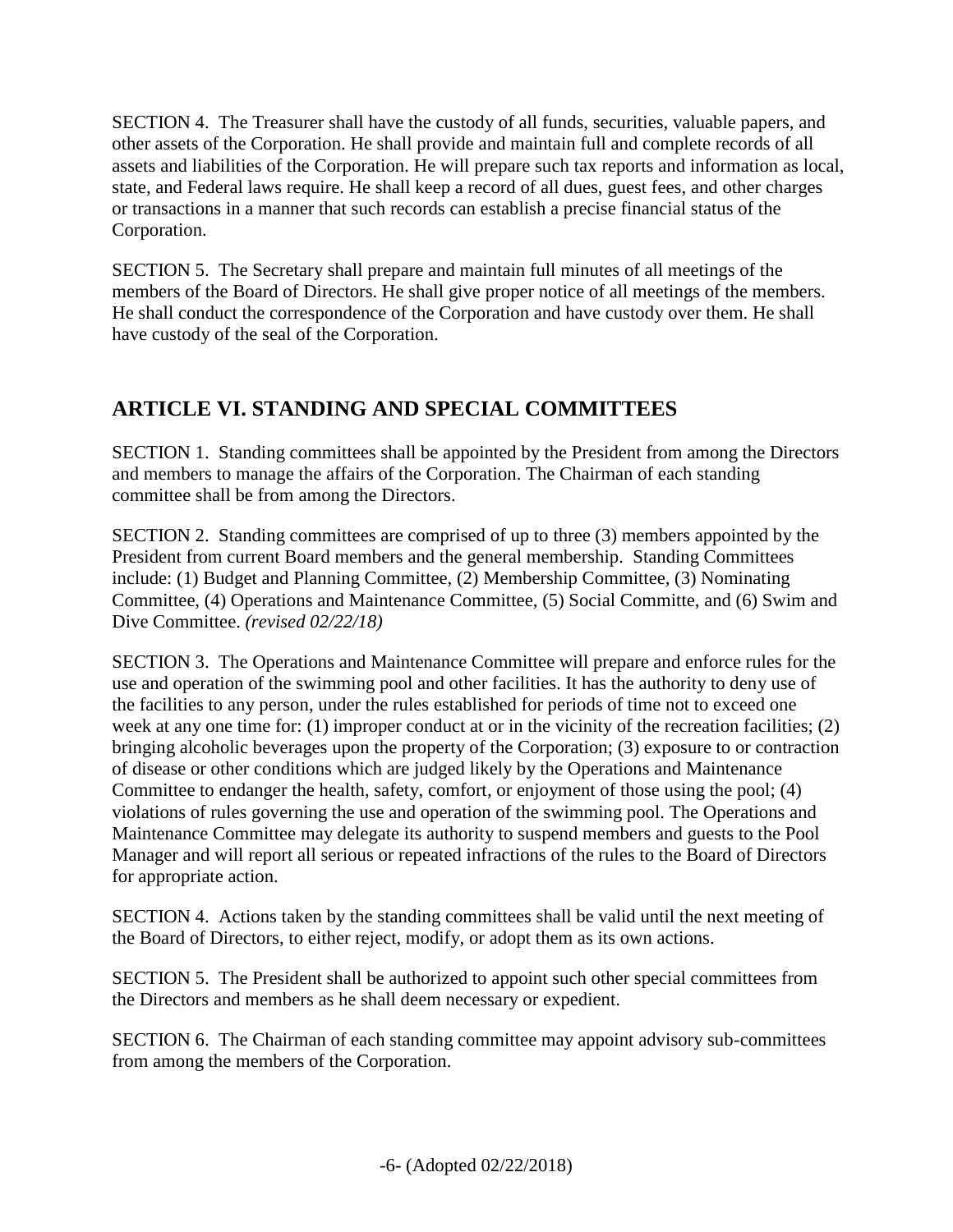#### **ARTICLE VII. PROPERTY AND FINANCES**

SECTION 1. Except for the initial loan necessary for the construction of the pool and related facilities, the Corporation is not authorized to contract for any obligation in excess of its unobligated assets. Any obligation or expenditure of the Corporate assets requires the prior approval of the Board of Directors.

SECTION 2. Tangible personal property of the Corporation may be transferred only after twothirds vote of the directors shall have approved such transfer.

SECTION 3. Real property of the Corporation may be encumbered, purchased, transferred or substantially improved only after a vote of approval of fifty-five (55) percent of the membership of the Corporation present or represented by proxy at a duly held meeting. Substantially improved means: improvements made during any one calendar year or the most recent nine month period costing in excess of fifteen thousand dollars (\$15,000). Any betterments which result from repairs or replacements with material or parts of superior quality shall not be considered an improvement. If relevant, the notice to the membership concerning the subjects of this section of these Bylaws shall include realistic minimum and maximum cost estimates, methods of funding, additional expenses per membership, justification for same, and other pertinent information.

SECTION 4. All funds of the Corporation shall be deposited in such qualified depository or depositories as the Board of Directors may from time to time by written resolution designate, and shall be so deposited within seventy-two (72) hours, excluding Sundays and holidays, of their receipt; provided however, that cash receipts in the aggregate of \$200.00 or less and checks payable to the Corporation need not be deposited more often than once a week and further, provided that all deposits shall be Federally insured.

SECTION 5. All disbursements of funds of the Corporation shall be made by checks signed by the President, Vice President, Treasurer, or Secretary. All checks shall be supported by invoices representing the amounts. Disbursements in excess of \$2,000 must be approved by two officers mentioned previously. This approval can be in the form of signature by the appropriate parties accompanying the supporting documentation in question. The Board may also, by resolution, provide for the establishment of petty cash funds for postage and for defraying other expenses of the Corporation not to exceed \$200.

SECTION 6. The Board of Directors will by means of an adequate fidelity bond insure the faithful performance of the President, Vice President, Treasurer, Membership Chairman, and Secretary. The Board of Directors shall create a separate account for 'Capital Renewal and Renovation' and each year, by November 1, deposit an amount of ten thousand dollars (\$10,000) into this account. No funds may be withdrawn or transferred from this account except by notice to the membership and a majority vote of the voting members.

SECTION 7. The funds of the Corporation, except as otherwise provided by these Bylaws, may be invested only in obligations of or insured by the United States Government. The funds may not be loaned to or invested with any officer, Director, or member of the Corporation.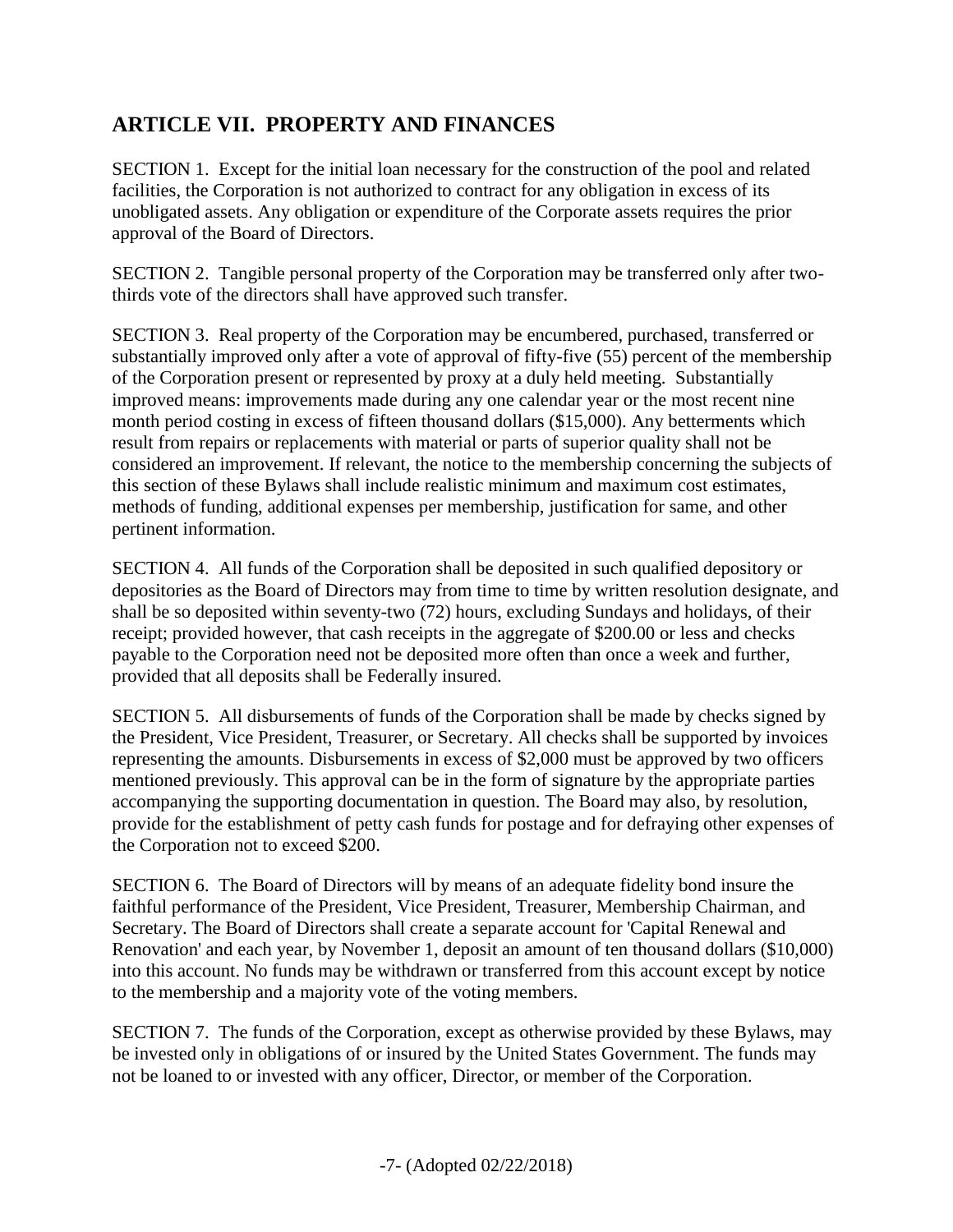SECTION 8 (a). An annual budget shall be prepared by the Budget and Planning Committee and presented to the general membership at the regular meeting in February of each year.

(b). The accounts of the corporation shall be reviewed as of September 30 by an *independent* certified public accountant and shall be audited every three years by an independent certified public accountant. Each review will be available at the regular February Meeting of the Membership. Each audit will be available on the  $3<sup>rd</sup>$  year and will be available at the regular February Meeting of the Membership. An unaudited financial report will be presented at the monthly meeting of the Board of Directors. *(revised 2/22/18)*

SECTION 9. The Board of Directors shall publish annually in its Operating Rules and Regulations the current schedule of membership fees, annual operating dues, and other fees applicable to the operation of the Association.

SECTION 10. The Board of Directors has authorized the establishment of a separate Swim and Dive Account for the convenience of the Swim and Dive Committee appointed under ARTICLE VI. This Account will be under the control of the Corporate Treasurer according to ARTICLE V, Section 4. The Swim and Dive Committee may annually designate a Swim and Dive Account Treasurer who, if approved by the Board of Directors, may be named as co-signatory on the account, and whose duties are to deposit and disburse all swim and dive funds under the supervision of the Corporate Treasurer. Disbursements from the Swim and Dive Account shall be in accordance with the annual Swim and Dive Committee Budget approved at a regular Board of Directors meeting.

SECTION 11. The Board of Directors has authorized the Swim and Dive Committee to charge a fixed fee to members who wish to participate in planned swim and dive activities. The fees collected are intended for the purpose of supporting these activities. The amount of this fee, and a Swim and Dive Committee Budget for specific swim and dive related expenses, shall be approved at a regular Board of Directors meeting. The Chairman of the Swim and Dive Committee will report on the status of Swim and Dive Operating Account at each regular Board of Directors meeting. This report will include a statement of the fees collected and the funds disbursed. No disbursement shall exceed its budgeted line item by \$250 without the approval of the Board of Directors at a regular or special meeting.

SECTION 12. The Board of Directors has authorized the Swim and Dive Committee to raise additional funds on behalf of the Corporation, by conducting fundraising activities either on or off the property. All fundraising activities will be approved at a regular Board of Directors meeting. Funds raised and expenses paid for these special fundraising activities will be accounted for separately by the Chairman of the Swim and Dive Committee at each regular Board of Directors meeting. All disbursements of the net funds shall be in accordance with the budget.

SECTION 13. At a regular Board of Directors meeting, an amount may be established within the overall Corporation budget to supplement the Swim and Dive Committee activities. No such supplement shall be established until after the Swim and Dive Committee Budget has been submitted. Any supplement approved shall not be incurred and/or transferred to the swim and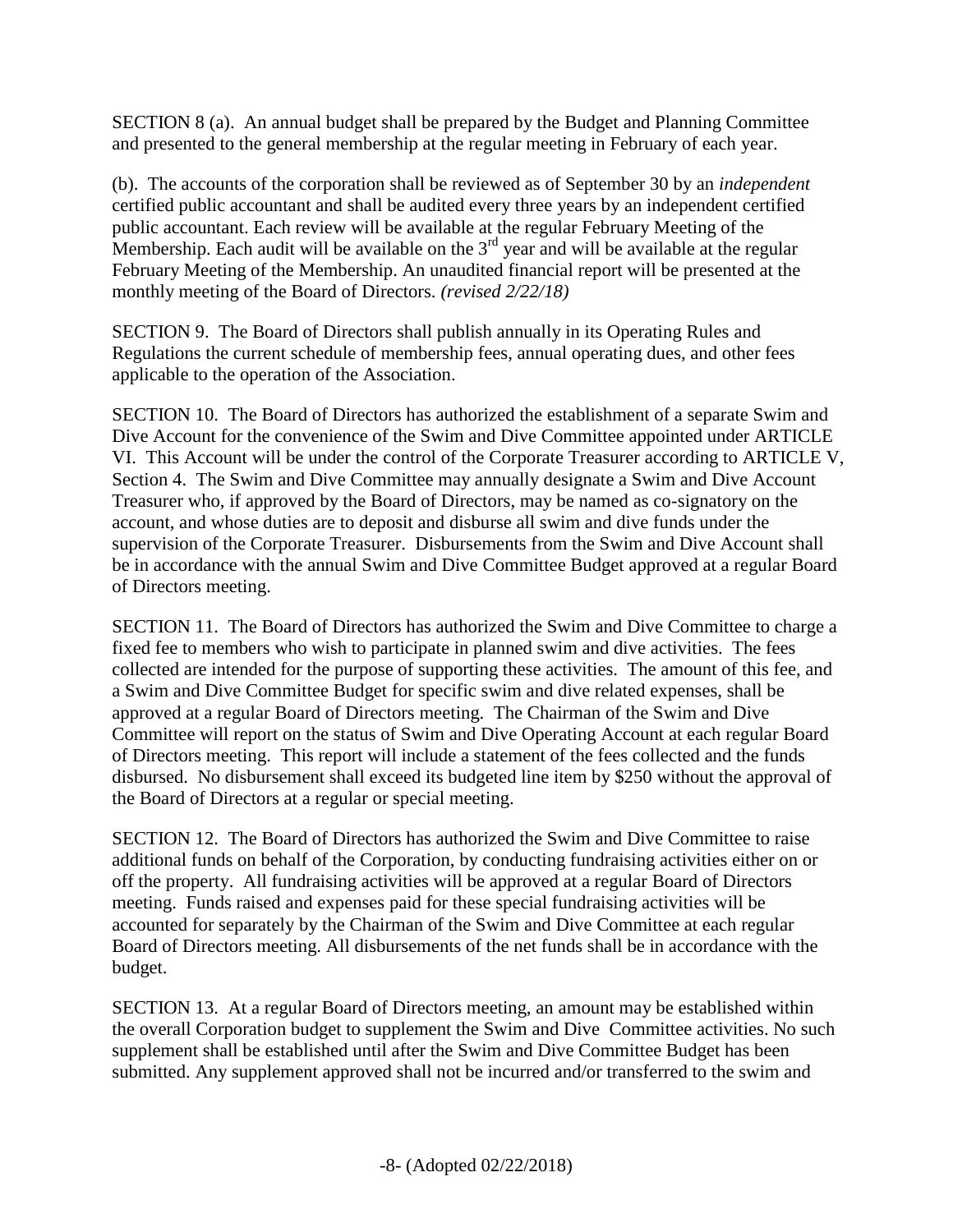dive account until and unless the funds collected from Swim and Dive fees, and fundraising net funds are exhausted (subject to ARTICLE VII, Section 14 below).

SECTION 14. The Swim and Dive operating account will be maintained at a minimum balance necessary to minimize avoidable fees and account expenses, and at an appropriate level to accommodate the regular cash flow of the account. The Chairman of the Swim and Dive Committee will submit and update a Cash Flow Summary indicating the monthly deposits, disbursements and resulting cash balance at each regular Board of Directors meeting. The Corporate Treasurer shall deposit sufficient funds as necessary to maintain an appropriate level in the account or transfer excess funds, if necessary, to maximize short-term interest accrual. The amount deposited or transferred shall be determined by the Corporate Treasurer at a level that benefits the Corporation.

SECTION 15. If the circumstance arises that the Board member appointed by the President to Chair the Swim and Dive Committee resigns or is unable to serve, or if the Swim and Dive Committee fails to submit and maintain a budget within the budget cycle, the Swim and Dive Account (established in ARTICLE VII, Section 10) may, by majority vote of the Board, be returned to the Corporate Treasurer, and the Swim and Dive Account Treasurer may be removed as co-signatory on the account until such time as a new Swim and Dive Account Treasurer is recommended by the Swim and Dive Committee and approved by the Board. In the interim, all funds shall then be deposited and disbursed solely by the Corporate Treasurer or other Officer of the Corporation.

SECTION 16. The Swim and Dive Committee shall make no contract commitments for coaches' salaries that obligate the Corporation without the Board of Directors approval.

## **ARTICLE VIII. GENERAL PROVISIONS**

SECTION 1. All powers, authority, duties, and functions of the Directors and officers of the Corporation shall be exercised in strict conformity with applicable provisions of the law and regulations and in conformity with the Articles of Incorporation and Bylaws of the Corporation.

SECTION 2. Any Director of the Corporation may be removed from office by the affirmative vote of two-thirds of the voting members present in person or by proxy in writing at a special meeting called for that purpose, but only after an opportunity has been given for that Director to be heard. Any officers of the Corporation may be removed from office by the affirmative vote of two-thirds of the Directors present at a regular or special meeting of the Board of Directors, but only after an opportunity has been given for him to be heard.

SECTION 3. When an officer is absent or otherwise unable to perform his duties, the Board of Directors may, by resolution, designate another member of the Board of Directors to act temporarily in his place.

SECTION 4. Copies of the organization papers of the Corporation, including the Articles of Incorporation, Bylaws and Amendments thereto, and the membership records shall be preserved in a place of safekeeping. Returns of elections and proceedings of all meetings of the Directors